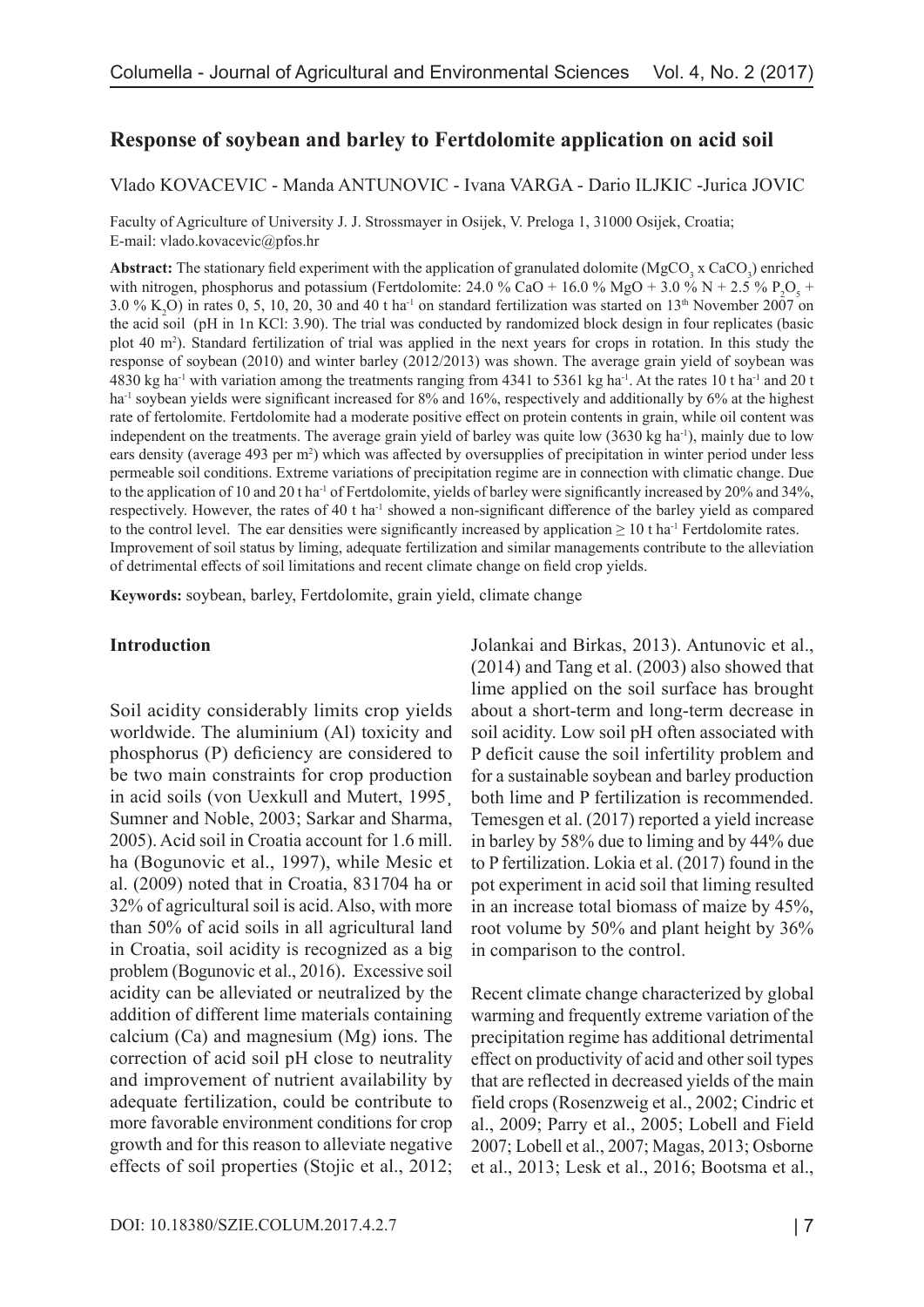2015; Zipper et al., 2016). According to UN data (2017) the average global temperature increased by  $0.85 \text{ °C}$  from 1880 to 2012. To put this into perspective, for each degree of temperature increase grain yields decline about 5%. Maize, wheat and other crops have experienced significant yield reductions at global level of 40 megatons per year between 1981 and 2001 due to warmer climate. Schenkler and Roberts (2008) estimated that in the United States yield increase under the temperature of up to 29  $\mathrm{^{\circ}C}$  for maize and  $30^{\circ}$ C for soybeans, but temperatures above these thresholds become very harmful. Appropriate soil management including liming of acid soil combined by adequate fertilization could contribute to the alleviation of negative effects of climate change on crop production.

The aim of this study was to test subsequent effects of granulated dolomite enriched with nitrogen, phosphorus and potassium (trade name Ferdolomite) applied in autumn of 2007 on soybean in 2010 and winter barley in 2013 growing seasons under acid soil conditions in central Croatia. Both growing seasons were characterized by unfavorable monthly distribution and considerable excess of precipitation in comparison to the long-term averages in the period 1961-1990.

# **Material and methods**

# *The field experiment*

The stationary field experiment with the application of granulated dolomite enriched with nitrogen, phosphorus and potassium (trade name Fertdolomite: 24.0 % CaO + 16.0 % MgO + 3.0 % N + 2.5 %  $P_2O_5$  + 3.0 % K<sub>2</sub>O) started on 13th November 2007 on the Kolar Family Farm in Pavlovac (municipality Veliki Grdjevac, Bjelovar-Bilogora County). Fertdolomite was applied on the standard fertilization in the amounts of 0 (the control),  $5$  t ha<sup>-1</sup>,  $10$  t ha<sup>-1</sup>, 20 t ha<sup>-1</sup>, 30 t ha<sup>-1</sup> and 40 t ha<sup>-1</sup>.

The experiment was conducted by randomized block design in four replicates (basic plot 40 m<sup>2</sup>). After the distribution of NPK 7:20:30 fertilizer  $(500 \text{ kg ha}^{-1})$  and Fertdolomite the soil was

ploughed to 25 cm depth. In the next years (from 2009 to 2015) only standard fertilization of the experiment was applied and subsequent effects of Fertdolomite were tested. The crop rotation on the experiment was as follows: maize (2008 and 2009)  $-$  soybean (2010) – winter wheat (2010/2011)  $-$  maize (2012) — winter barley (2012/2013) –maize (2014) – winter wheat (2014/2015). Standard fertilization of the experiment  $(kg ha<sup>-1</sup>)$ for soybean was  $80 \text{ N} + 60 \text{ P}_2\text{O}_5 + 80 \text{ K}_2\text{O}$  and for barley  $120 \text{ N} + 53 \text{ P}_2\text{O}_5 + 70 \text{ K}_2\text{O}$ . This study shows the response of soybean and winter barley to the applied fertilization.

Soybean (cultivar *Lucija* developed at the Agricultural Institute Osijek) was sown on  $26<sup>th</sup>$ April 2010 by pneumatic sowing machine and harvested on 24<sup>th</sup> September 2010. From each basic plot an area of  $2.0 \text{ m}^2$  of soybean crop was manually harvested, plants enumerated and pods separated from stem. Soybean plants were trashed by special combine. Grain of soybean was calculated on 13% grain moisture basis and realized plant density.

Winter barley (cultivar *Barun* developed at the Agricultural Institute Osijek) was sown by pneumatic sowing machine on 21<sup>th</sup> October 2012 and harvested on 22nd June 2013. From each basic plot barley ears were manually harvested from  $4 \times 0.25$  m<sup>2</sup> (total 1.0 m<sup>2</sup>) area. The ears were enumerated and trashed by special combine. Grain of soybean and barley were calculated on a 13% grain moisture basis.

### *The sampling, chemical and statistical analysis*

Selection of soil for the experiment was made based on the previous soil test. The average soil sample was taken by the auger to 30 cm depth on October 27, 2007. The second soil sampling was made on September 24, 2010 after harvest of soybean from each basic plot. Protein and oil contents in soybean grain were determined by Near Infrared Transmittance spectroscopic method on Grain Analyzer (Infratec 1241, Foss Tecator) at the Agrochemical laboratory of the Agricultural Institute Osijek.

Data were statistically analyzed by ANOVA and treatment means were compared using t-test and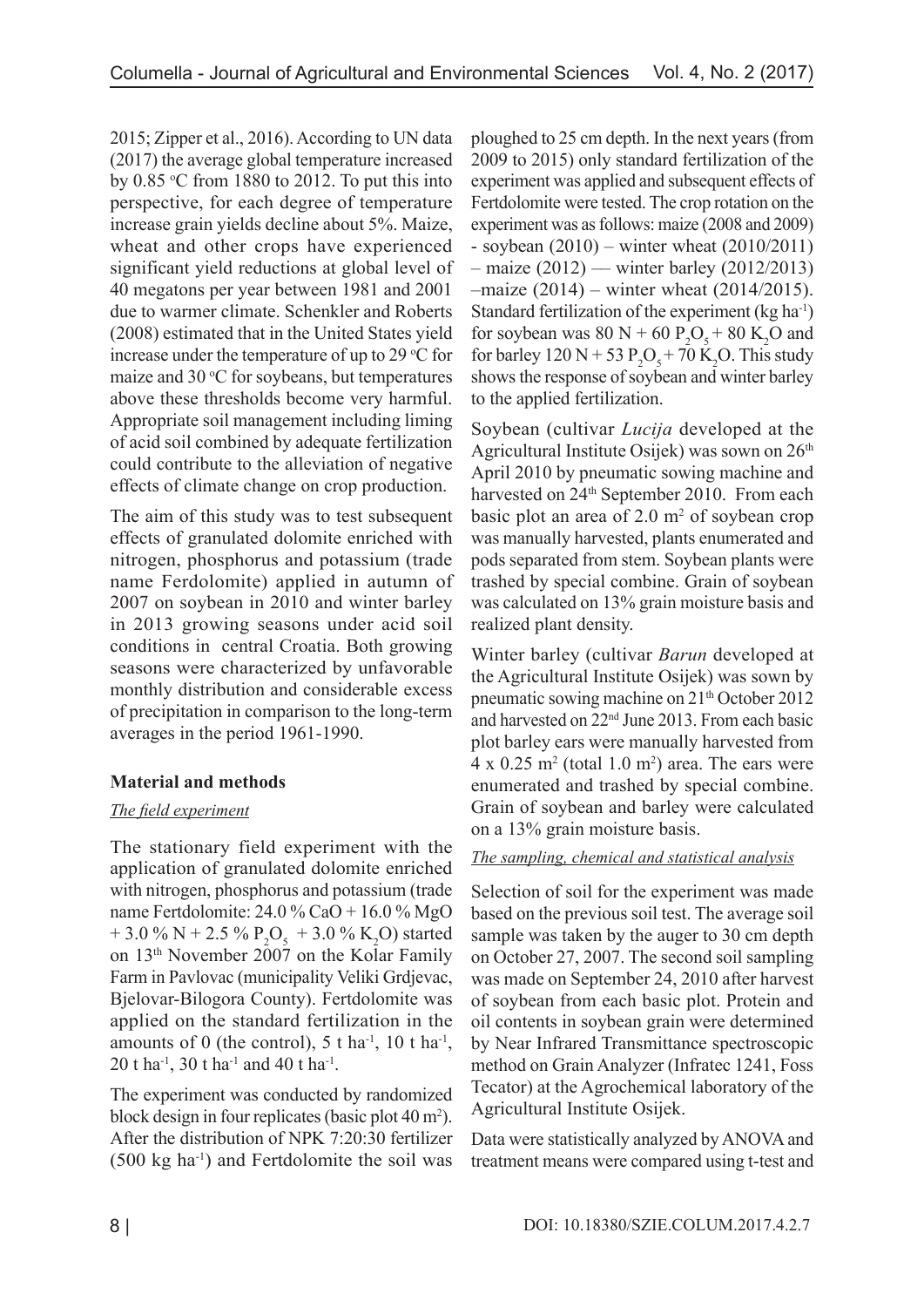LSD at 5% and 1% probability levels.

Soil reaction and organic matter were determined according to ISO (1994, 1998). Mobile fraction P and K were extracted by AL-method (Egner et al., 1960), while Ca and Mg in the soil were extracted by acid solution (pH 4.65) of  $NH_4$ acetate + EDTA (Lakanen and Ervio, 1971) and determined by ICP-AES.

Besides, another four stationary field trials were carried out with Fertdolomite application and the results were published in the previous studies. The first was identical as the above mentioned trial but with different crop rotation and was situated in Badljevina (25 km from Pavlovac in SE direction), site of Pakrac municipality (Kovacevic et al., 2015a, 2015b). The second trial was about 2 km away from the first experiment (Kovacevic et al., 2012) and the third trial was carried out in Gorjani, site of Osijek-Barannya County (Kovacevic et al., 2014b). The fourth trial was carried also carried out on the Kolar family farm in Pavlovac as a supplement to the trial with increasing rates pf PK-fertilization because its 4-year effect was below expected (Rastija et al., 2006; Kovacevic et al., 2009): two replicates of the trial were limed with 10 t ha-1 ofFertdolomite and results of 5-year study were presented by Kovacevic et al., 2014a.

*Table* 1. Chemical properties of the soil surface layer to 30 cm depth

The experimental plot was selected based on the previous soil test. The soil is classified as stagnosol. Very acid reaction, moderate levels of available phosphorus, calcium and magnesium, averagely supply with potassium are main chemical properties of the soil (Table 1). Also, the high hydrolitical acidity was indication for liming.

For characterization of the weather condition during soybean and winter barley growing seasons, the meteorological data of Bjelovar Weather Bureau were used (SHS, 2013). Bjelovar is located 25 km as the crow flies northwest from the experiment site Pavlovac.

The 2010 growing season was characterized by excessive precipitation. Total precipitation in April-September period in Bjelovar was 834 mm or 80% higher compared to the 1961-1990 average. With that regard, precipitation in April and July were at the level of averages, while in May-June and August-September they were higher by 79% and 156%, respectively. Mean air temperature in the above mentioned period of 2010 was  $18.0$  °C or by 1.2 °C higher. With that regard, the highest difference in temperature level of 2.9 °C was recorded in July, while in April, August and September it was close to the long-term average (Fig. 1 and 2). Weather characteristics in 2010 were mainly favourable for soybean growth (Vrataric and Sudaric, 2008).



#### *The soil and weather conditions*

*Figure* 1. Average monthly air temperature (°C) in soybean growing season from April to September 2010 (a = left) in winter barley growing season from October 2012 to June 2013 ( $b =$  right) as compared to the long term average (LTA, 1961-1990) for Bjelovar (SHS, 2013)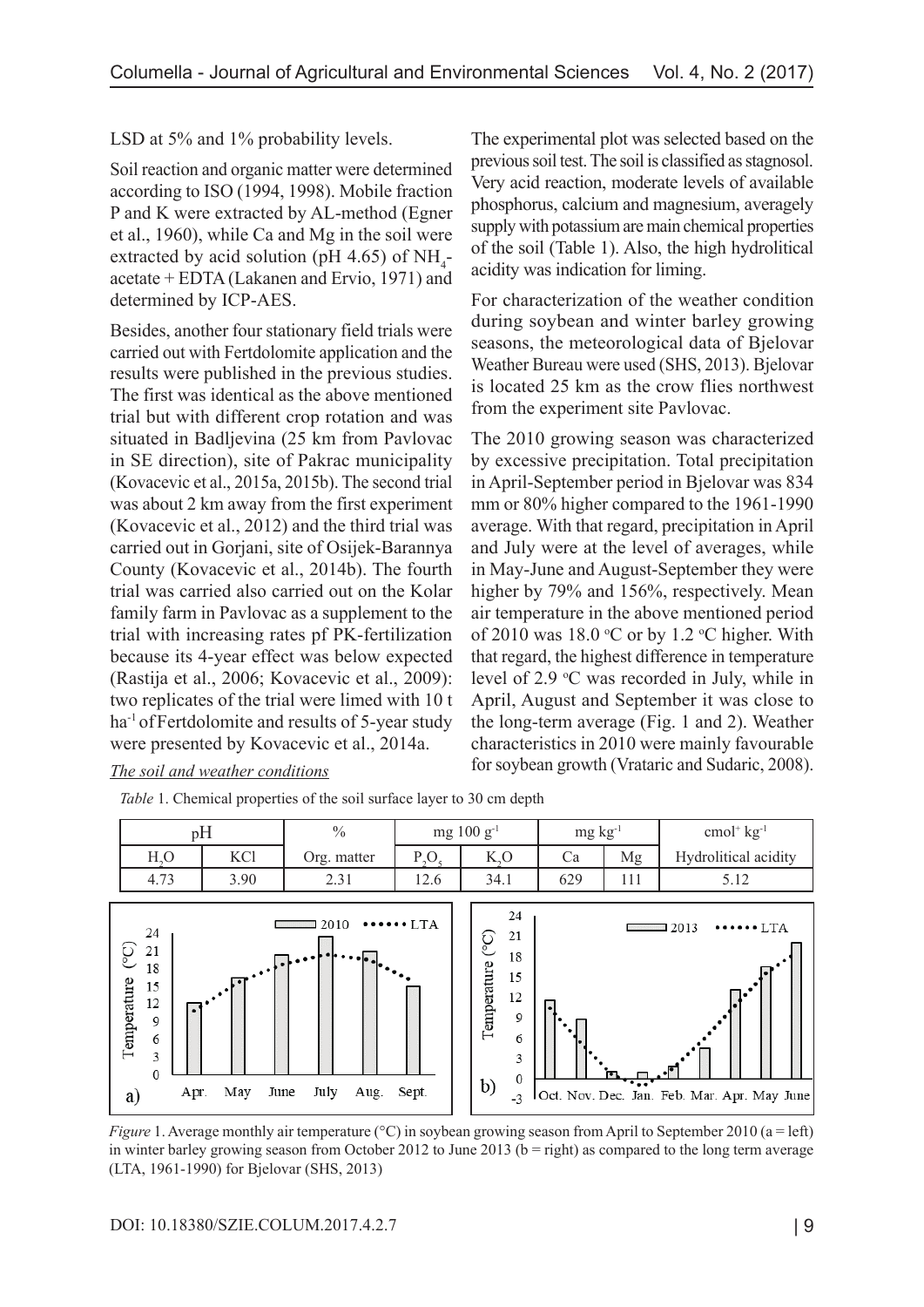

*Figure* 2. Average monthly precipitation (mm) in soybean growing season from April to September 2010 (a = left) in winter barley growing season from October 2012 to June 20132013 ( $b =$  right) as compared to the long term average (LTA, 1961-1990) for Bjelovar (SHS, 2013)

Precipitation amount in the 2012/2013 growing season from October to June in Bjelovar was 790 mm or by one third higher than the average of 1961-1990 period. In the same period mean air temperature was  $1.2 \text{ °C}$  higher. Monthly distribution of precipitation was characterized by considerably higher values (total 439 mm) in December-March period or by 107% higher compared to the long-term average. In the remaining months these values were above but still close to averages with the exception of June when precipitation was lower by nearly 50% (Fig.1 and 2). Excessive precipitation during winter period was less favorable for barley growth, particularly under the less permeable and unreclaim soil conditions (Paunovic and Madic, 2011), for example in the soil of the experimental site. In general, the precipitation and temperature trends in the recent period are in accordance with the above mentioned global climate change.



*Figure* 3. The impact of fertdolomite (t ha<sup>-1</sup>) on soil pH (0-30 cm depth, in October 2010). Error bars that represent the 95% confidence interval of a mean

Liming with Fertdolomite considerably affected on soil pH from 5.35 (pH in  $H_2O$ ) and 4.04 (pH in KCl) on the control treatment to 6.33 and 5.42, respectively, after application the highest rate of lime (Fig. 3).

Average grain yield of soybean in the experiment was  $4830 \text{ kg}$  ha<sup>-1</sup> with variation among the treatments from  $4341$  to  $5361$  kg ha<sup>-1</sup>, for the control and application the highest rate

|                              | Fertdolomite ( $13th$ November 2007) amount (t ha <sup>-1</sup> ) |       |       |       |       |       |       | <b>LSD</b> |       |
|------------------------------|-------------------------------------------------------------------|-------|-------|-------|-------|-------|-------|------------|-------|
| Property*                    | $\mathbf{\Omega}$                                                 |       | 10    | 20    | 30    | 40    | Mean  | $5\%$      | $1\%$ |
|                              | Soybean properties (the 2010 growing season)                      |       |       |       |       |       |       |            |       |
| Grain yield                  | 4341                                                              | 4352  | 4708  | 5040  | 5179  | 5361  | 4830  | 330        | 456   |
| $(kg ha^{-1})$               | (100)                                                             | (100) | (108) | (116) | (119) | (123) |       |            |       |
| Plant density                | 655.0                                                             | 635.0 | 625.0 | 612.5 | 602.5 | 565.0 | 615.8 | 59.1       | 73,9  |
| (thousand plants $ha^{-1}$ ) | (100)                                                             | (97)  | (95)  | (93)  | (92)  | (86)  |       |            |       |
| Thousand grain weight        | 192.6                                                             | 188.0 | 187.8 | 193.5 | 193.5 | 192.1 | 191.3 | ns         |       |
| g)                           | (100)                                                             | (98)  | (98)  | (100) | (100) | (100) |       |            |       |
| Protein in grain             | 36.98                                                             | 38.42 | 38.46 | 38.92 | 38.72 | 38.23 | 38.29 | 1.44       | ns    |
| $\frac{1}{2}$                | (100)                                                             | (104) | (104) | (105) | (105) | (103) |       |            |       |
| Oil in grain                 | 23.59                                                             | 23.29 | 23.38 | 23.42 | 23.25 | 23.47 | 23.40 | ns         |       |
| $\frac{1}{2}$                | (100)                                                             | (99)  | (99)  | (99)  | (99)  | (99)  |       |            |       |

*Table 2.* Impact of Fertolomite application on soybean properties

\*in the brackets: index (the control =  $100$ )

**Results and discussion**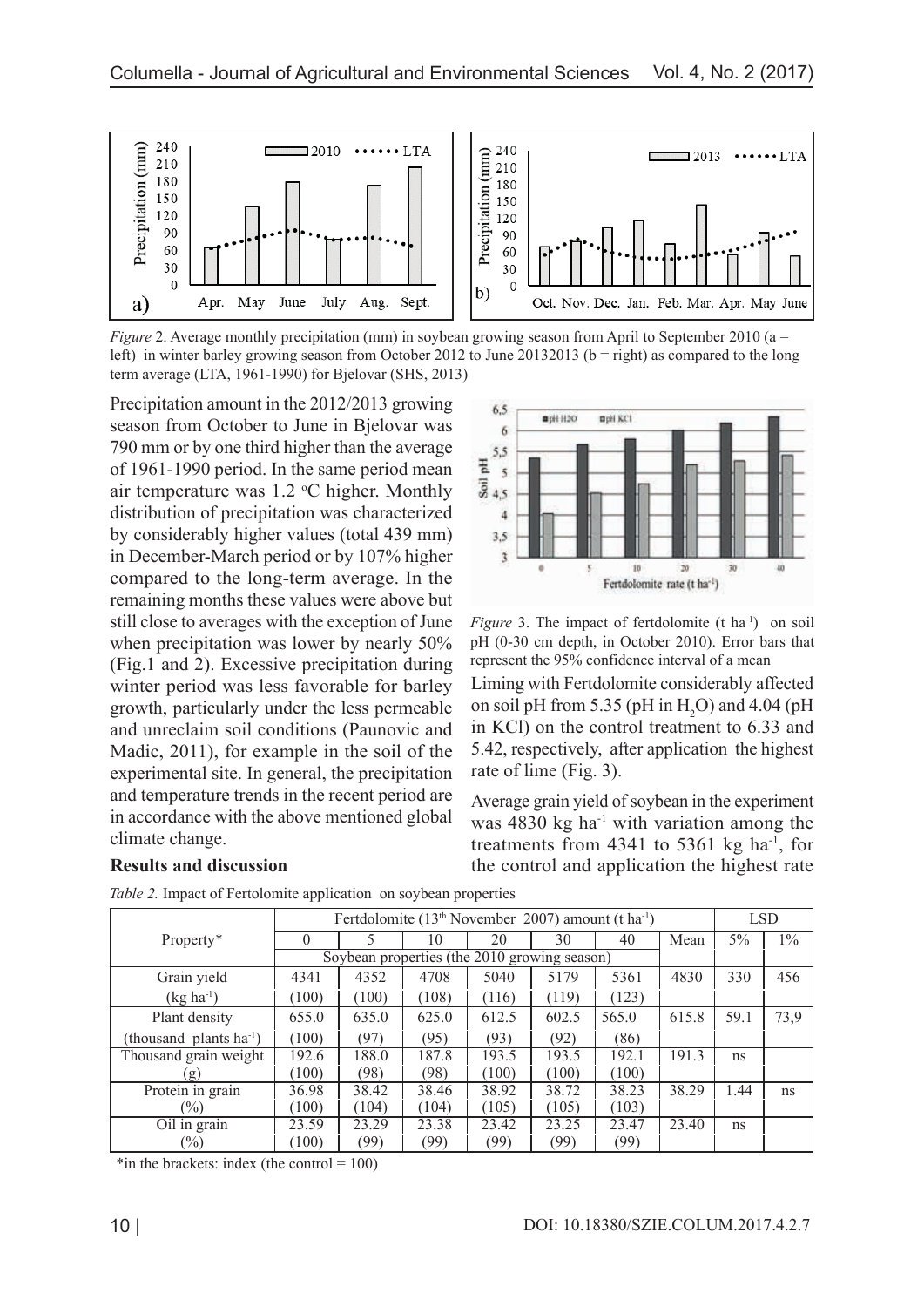|                       |                                                | Fertdolomite (13 <sup>th</sup> November 2007) amount (t ha <sup>-1</sup> ) |       |       |       |       |      | <b>LSD</b> |       |
|-----------------------|------------------------------------------------|----------------------------------------------------------------------------|-------|-------|-------|-------|------|------------|-------|
| Property              | $\theta$                                       |                                                                            | 10    | 20    | 30    | 40    | Mean | $5\%$      | $1\%$ |
|                       | Winter barley status (the 2013 growing season) |                                                                            |       |       |       |       |      |            |       |
| Grain yield           | 3190                                           | 3420                                                                       | 3840  | 4280  | 3490  | 3550  | 3630 | 640        | 832   |
| $kg$ ha <sup>-1</sup> | (100)                                          | (107)                                                                      | (120) | (134) | (109) | (111) |      |            |       |
| ED                    | 408                                            | 442                                                                        | 488   | 590   | 530   | 502   | 493  | 74         | 93    |
| per square m          | (100)                                          | (108)                                                                      | (120) | (145) | (130) | (123) |      |            |       |
| <b>TGW</b>            | 44.5                                           | 45.0                                                                       | 43.1  | 41.8  | 42.1  | 41.0  | 42.9 | 2.8        | ns    |
| g                     | (100)                                          | (101)                                                                      | (97)  | (94)  | (95)  | (92)  |      |            |       |
| HM                    | 65.2                                           | 66.3                                                                       | 65.4  | 65.5  | 65.8  | 65.1  | 65.5 | ns         |       |
| kg                    | (100)                                          | (102)                                                                      | (100) | (100) | (101) | (100) |      |            |       |

*Table* 3. Impact of Fertolomite application on winter barley status

\* ED (ears density),. TGW (thousand grain weight), HM (hectoliter mass)

of Fertdolomite, respectively (Table 2). The application of Fertdolomite in autumn 2007 resulted in a significant increase in grain yields of soybean in the 2010 growing season up to 23% compared to the control. With that regard, for a significant increase in yield at the levels of 95% and 99%, rates of 10 t ha-1 and 20 t ha-1 of Fertdolomite, respectively, were needed. Yield increases by the application of these two rates of Fertdolomite were 8% and 16%, respectively.

By increasing the rate of Fertolomite to 30 and  $40$  t ha<sup>-1</sup> the yields of soybeans were additionally increased compared to the level of 20 t ha-1 of applied Fertdolomite but these increases were non-significant (Table 3). Increasing rates of Fertdolomite had a negative effect on plant density realization (PDR) but significant difference and PDR decrease by 14% compared to the control were found only in the application of the highest Fertdolomite rate. Fertdolomite application had a moderate effect on protein contents in soybean grain. With that regard, the application of Fertdolomite in the amounts of 20 and 30 t ha<sup>-1 1</sup> caused a significant increase in protein content amounting 1.94% and 1.74% compared to the control, while the application of the highest rate of Fertdolomite caused a decrease in protein content to non-significant level relative to the control. Thousand grain weight and oil content in soybean grain were independent of Fertdolomite application (Table 2).

Grain yields of winter barley in the experiment was  $3630 \text{ kg}$  ha<sup>-1</sup> and it is low compared to yield potential of high-yielding *Barun* cultivar.

Yield variation among the applied treatments ranged from 3190 (the control) to 3840 (20 t ha-1 Fertdolomite) kg ha<sup>-1</sup> (Table 3). Main reasons of low yield were too low plant density and ears density (average 493 ears per square meter) of barley crop. This barley status is probably a result of excessive precipitation during the winter period (Fig. 2) under less permeable and unreclaim soil conditions of the experiment site.

As in case with soybean three years ago, for a significant increase in yields of barley in the 2013 growing season to the level of 95% and 99% probabilities, the rates of 10 t ha<sup>-1</sup> and 20 t ha<sup>-1</sup> of Fertdolomite, respectively, were needed.

Yield increases of barley by the application these two rates of Fertdolomite were considerably higher than in soybean, 20% and 34%, respectively. By increasing the rates of Fertolomite to 30 and 40 t ha<sup>-1</sup> the yields of barley decreased to the level of non-significant differences related to the control. Ear densities per unit area were significantly increased to a maximum of 590 ears per  $m^2$  by the application 10 and more tones of Fertdolomite ha-1. With that regard, increases compared to the control were 20%, 45%, 30% and 23%, for the treatments with 10, 20, 30 and 40 t ha<sup>-1</sup>, respectively.

Regarding thousand grain weight (TGW), a decreasing trend from 44.5 g to 41.0 g with increased Fertdolomite rates was found, but only with significant difference and by 8% lower value in the highest rate of applied Fertdolomite. Values of hectoliter mass were 65.5 kg on the average and independent of applied treatments.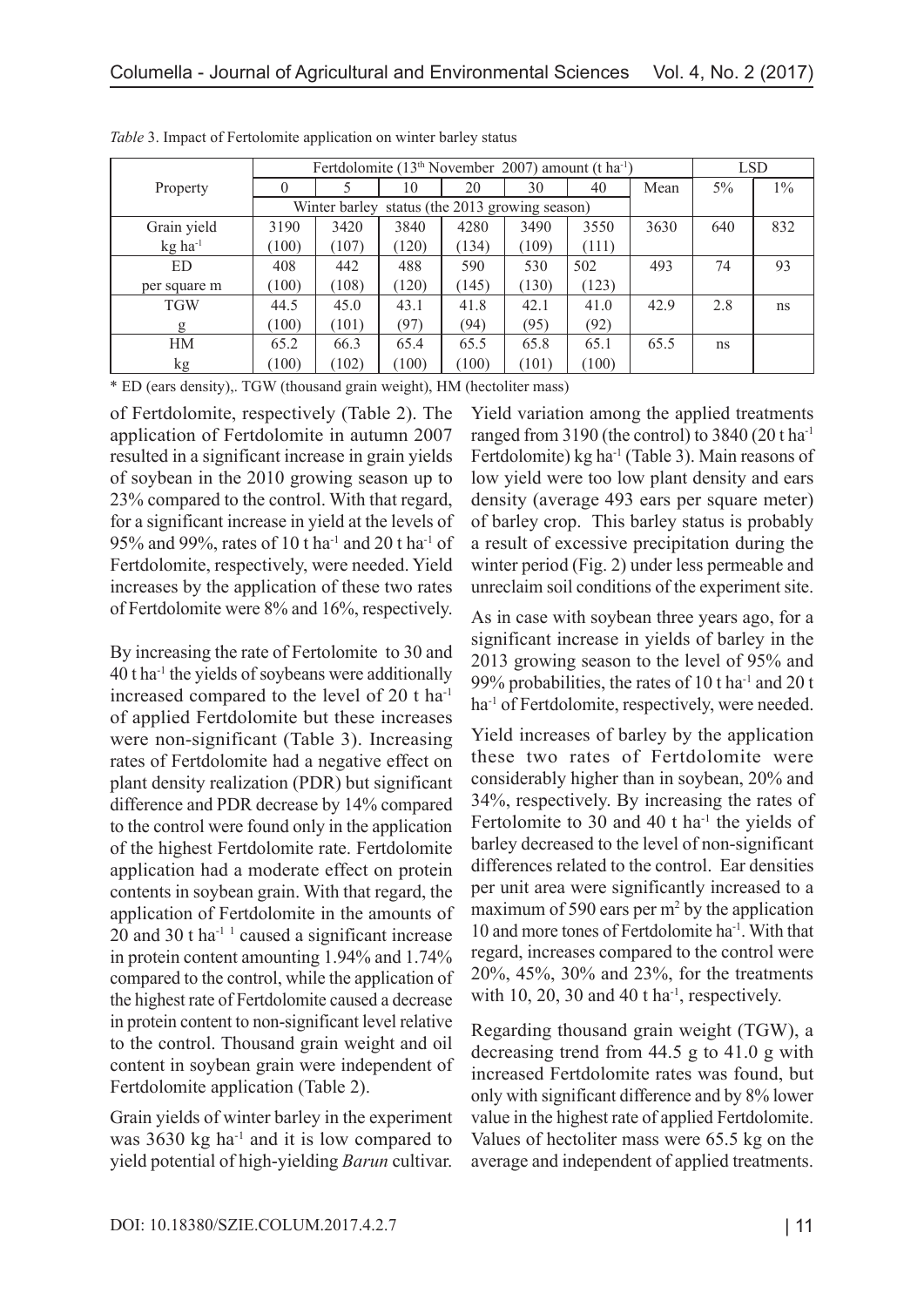In the study of the identical field experiment on Badljevina, acid soil crop rotation was as follows: maize  $(2008)$  – spring barley  $(2009)$  – maize  $(2010 \text{ and } 2011)$  – wheat  $(2012)$  – maize (2013). Response of maize was specific in the tested four growing seasons. Significant yield reductions were found in the application of the highest rate of Fertdolomite (for 7%, 10% and 14%, for 2008, 2010 and 2011, respectively), while in 2013 in the application of  $20 - 40$  t ha<sup>-1</sup> rates, yields of maize were increased by up to 16% compared to the control. Yield increases by Fertdolomite were 10% on the average in 2010 and 2011 growing seasons with the application of 5 - 30 t ha<sup>-1</sup> (2010) and 5 - 10 t ha<sup>-1</sup> rates (2011), respectively. The lower rates of Fertdolomite in the amount of 5 and 10 t ha<sup>-1</sup> were sufficient for the increase in yields of spring barley in 2009 by 22% and 14%, respectively, while the application of the higher rates caused yields to reduce to the level of the control. However, yields of wheat in 2012 were similar in all treatments with the exception of a slight reduction by 7% under the application of the highest rate of Fertdolomite (Kovacevic et al., 2015a, 2015b).

In the second experiment in Badljevina, rates of 5, 10, 20 and 40 t ha-1 of Fertdolomite and crop sequence maize  $(2009)$  – wheat  $(2010)$  – winter barley (2011) were applied. With that regard, yield reduction by 10% by using the highest rate (maize) and yield increase by 10% by using the 5 and 10 t ha<sup>-1</sup> rates (wheat) were found. However, yields of barley were increased by 25% and 50% by using the 20 and 40 t ha<sup>-1</sup> rates, respectively (Kovacevic et al., 2012).

By the second experiment with Fertdolomite in the amount of  $10$  t ha<sup>-1</sup> on the Kolar Family Farm in a 5-year period from 2008 to 2012, a moderate response of maize in three growing seasons (yield increases less than 10%) was recorded, yields of wheat were similar to the control, while only soybean responded by a considerable yield increase of 17%. Response of maize to liming was mainly moderate probably because of the other limitations of the soil fertility, for example unregulated air-water relations and low humus contents (Kovacevic et al., 2014a).

The field experiment with application of three rates of Fertdolomite (3.5, 7.0 and 14.0t ha-1) and the control started in the autumn of 2011 in Gorjani (Osijek-Barannya County) on acid soil for maize (2012) – wheat (2013) rotation. Yield of maize on the control was only 1.41 t ha-1 and barren plants 73% as affected by drought and high temperature stress in flowering stage, while on the 14 t ha-1 treatments yield increased to the level of 4.51 t ha<sup>-1</sup> and barren plants reduced to the 60% level. Influenced by Fertdolomite yields of wheat were significantly increased by 22%  $(8.47 \text{ t} \text{ ha}^{-1})$  and 14% by using 7.0 and 14.0 t ha<sup>-1</sup> rates (Kovacevic et al., 2014b).

Increases in yields of both soybean and barley in our investigations could be explained primarily by the correction of soil acidity by liming. In acidic soil areas especially, when the pH drops below 4.5 the highly soluble toxic metals like aluminum (Al) are predominant in a soil solution. As a result, the concentration and supply of most basic plant nutrients become limited (Eduardo et al., 2005). Liming of acid soils may often increase the plant uptake of P by reducing the amounts of soluble Al rather than any direct effects on P availability (Curtin and Syers, 2001).

To reach their full potential, soybean grows best on soils of medium to high fertility with favorable soil pH. Besides that, soybean as a legume crop needs neutral pH reaction for nodules development. The optimum soil pH for soybean growth is 6.8, and the critical value ranges from 4.0 to 5.5 (Follet et al., 1981). Economic yield reductions due to soil acidity generally occur on sandy and silt loam soils at pH values less than 5.5. If soil pH values are 5.0 or less, liming should take priority over P and K fertilization. Soybeans may tolerate pH values as low as 5.2 on many alluvial clayey soils without significant yield loss (Slaton et al., 2017).

Tolerance to acid soils differs greatly among cereal species, and barley is usually considered the most susceptible crop (Garvin and Carver, 2003; Zhu et al., 2003; Wang et al., 2006;) Paunovic and Madic, 2011. This fact could be used as an explanation for the very friendly response of barely to the applied treatment in our study. Komljenovic et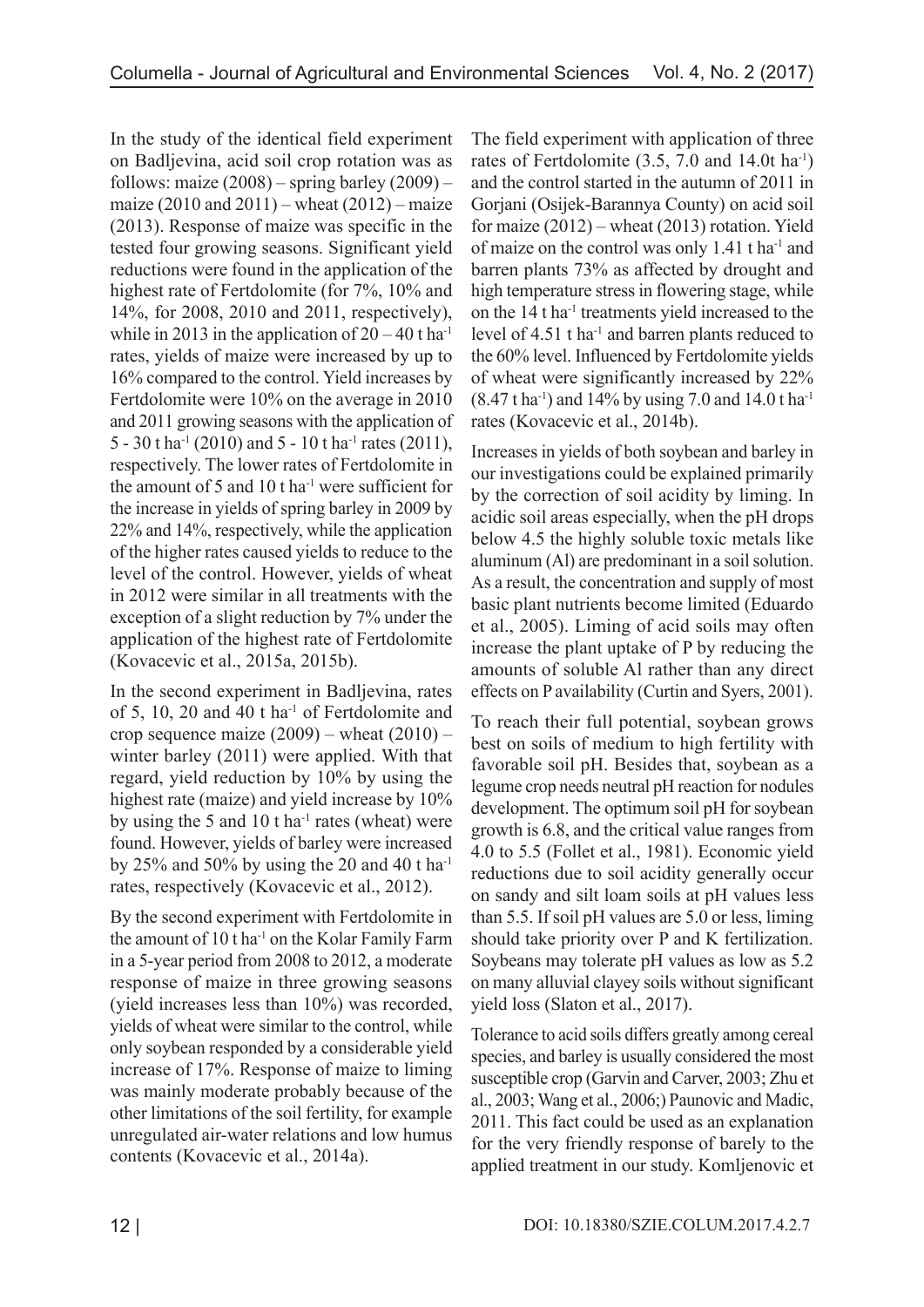al.,  $(2015)$  tested effects of liming with 10 tha<sup>-1</sup> of hydrated lime and phosphorus fertilization by monoammonuim phosphate to  $1500 \text{ kg } P_2O_5 \text{ ha}^{-1}$ on maize yield in northern Bosnia for maize in monoculture. Influenced by liming, yield (4-year mean) of maize was increased by 31%, while P effect was considerably lower (6.14 and 6.65 t ha-1, for the control and average of ameliorative P treatments, respectively).

### **Conclusion**

In our study, application of Fertdolomite resulted in a considerable yield increase of soybean and barley and these responses were mainly more expressed compared to the response of maize and wheat in our other similar investigations. Response of soybean and barley to Fertdolomite was specific because the yield of soybean continuously increased to 23% under the maximum applied rate, while for the increase in barley yield by 34% the rate of 20 t ha-1 was appropriate By additionally increasing Fertdolomite rates to 30 and 40 t ha-, yields of barley were reduced to the control level.

Weather conditions also considerably affected the level of yields. Particularly low yields of barley were found as affected by plant density reduction due to extreme oversupply of precipitation in the winter and early spring periods. Extreme weather conditions are more frequent in the recent period as a result of climate change. With that regard, Fertdolomite application contributed to the alleviation of biotic stress induced by unfavorable weather conditions.

### **References**

- Antunovic, M., Kovacevic, V., Varga, I. (2014): Subsequent effects of liming with carbocalk on maize grain yields. Poljoprivreda/Agriculture **20** (2): 12-18.
- Bogunovic, I., Kisic I., Mesic, M., Zgorelec, Z., Percin, A., Pereira, P. (2016): Application of spatial methods to identify areas with lime requirement in eastern Croatia. GU General Assembly 2016, held 17-22 April, 2016 in Vienna Austria, p.702. (http://adsabs.harvard.edu/abs/2016EGUGA..18..702B)
- Bogunovic, M., Vidacek, Z., Racz, Z., Husnjak, S., Sraka M. (1997): Purposed soil map of Croatia and its usage. Agronomski glasnik **5-6**, Zagreb (in Croatian); see also:http://citeseerx.ist.psu.edu/viewdoc/download? doi=10.1.1.412.9258&rep=rep1&type=pdf
- Bootsma, A., Gameda, S., McKenney, D. W. (2005): Potential impacts of climate change on corn, soybeans and barley yields in Atlantic Canada. Canadian Journal of Soil Science, **85** (2): 345-357.
- Cindric, K., M. Gajic-Capka, M., Zaninovic, K. (2009): Observed climate changes in Croatia. In: Fifth National Communication of the Republic of Croatia under the United Nation Framework Convention on the Climate Change (UNFCCC) – selected chapters, Meteorological and Hydrological Service of Croatia, Zagreb. p.1-17.
- Curtin, D., Syres, J.K. (2001): Lime-induced changes in indices of soil phosphate availability, Soil Science Society of American Journal **65**, 147–152.
- Egner, H., Riehm, H., Domingo, W. R. (1960): Investigations on the chemical soil analysis as a basis for assessing the soil nutrient status II. Chemical extraction methods for phosphorus and potassium determination. Kungliga Lantbrukshügskolans Annaler **26**: 199-215.
- Follet, R.H., Murphy L. S., Donahue, R.L. (1981): Fertilizers and soil amendments. London: Prentice Hall, Inc.. pp. 393-422.
- Garvin, D.F., Carver, B.F. (2003): The Role of the Genotype in Tolerance to Acidity and Aluminum Toxicity. In: Rengel, Z. (Ed.), Handbook of Soil Acidity. Marcel Dekker, New York, p.387-406.
- ISO. (1994): Soil quality Pretreatment of samples for physico-chemical analyses. [ISO 11464:
- 1994(E)]. Geneva, Switzerland: International Organization for Standardization.
- ISO (1998): Soil quality. Determination of organic carbon by sulfochromic oxidation. ISO 14235:1998.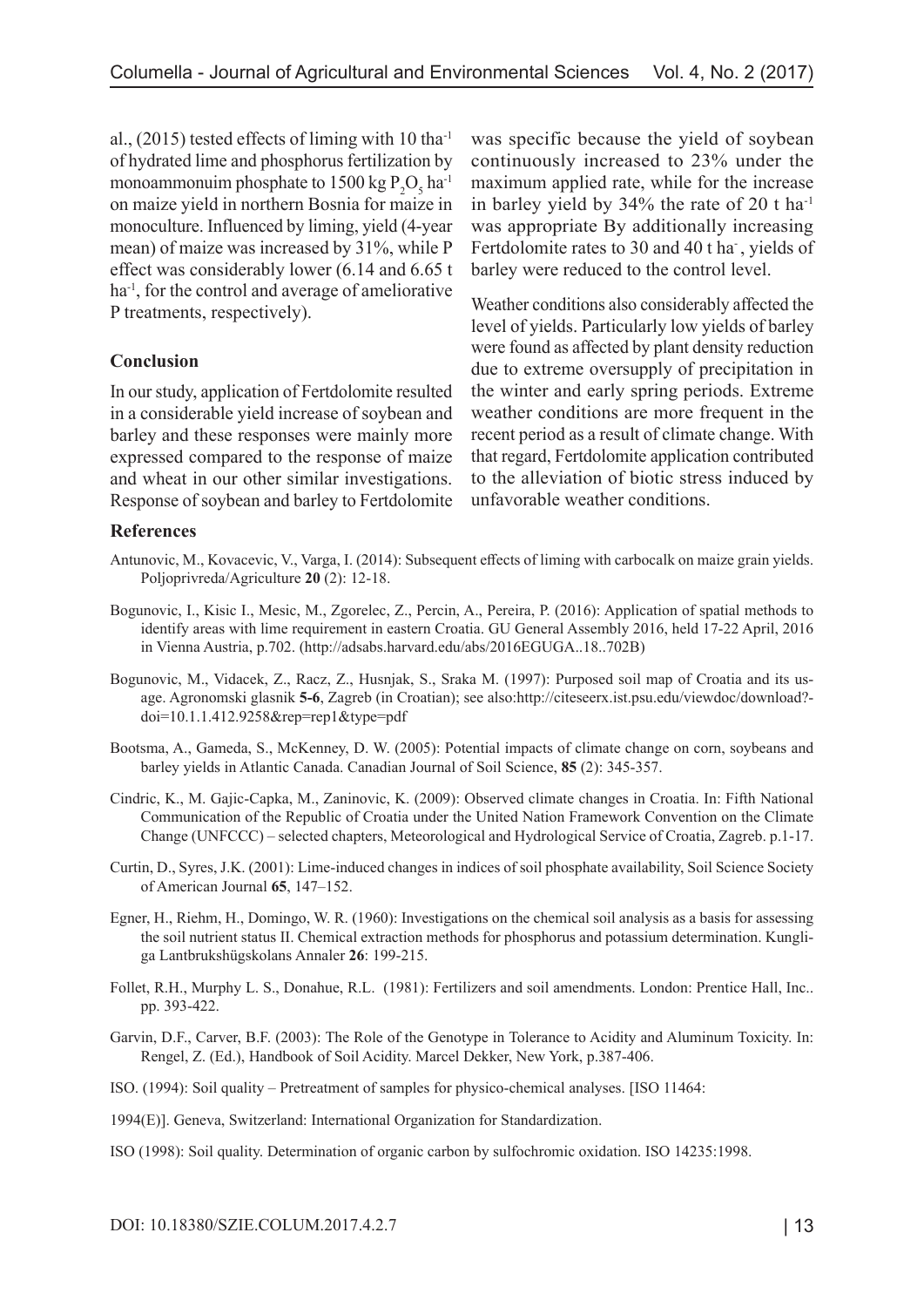- Jolankai, M., Birkas, M. (2013): Precipitation impacts on yield quantity and quality of wheat crop. In: Proceedings, of the  $48<sup>th</sup>$  Croatian &  $8<sup>th</sup>$  International Symposium on Agriculture 17.-22. February 2013 Dubrovnik (Maric S. and Loncaric Z. Editors), Faculty of Agriculture, University J.J. Strosmayer in Osijek, p. 489-493.
- Komljenovic, I., Markovic, M., Djurasinovic, G., Kovacevic, V. (2015): Response of maize to liming and phosphorus fertilization with emphasis on weather properties effects. Columella - Journal of Agricultural and Environmental Sciences **2** (1): 29-35.
- Kovacevic V., Kadar I., Jolankai M., Rastija M. (2009): Influences of planosol fertilization with P and K on field crop yields and soil status. In: Plant-Soil Interactions at Low pH: A nutriomic Approach – Proceedings of the 7th International symposium at low pH (May 17 – 21, 2009, Guangzhou, China: Editors in Chief: Hong Liao, Xiaolong Yan, Leon Kochian), South China University of Technology Press Guangzhoun, p. 231-232.
- Kovacevic, V., Rastija, M., Iljkic, D., Brkic, I., Kovacevic, J. (2015a): Response of maize and barley to liming with Fertdolomite. Poljoprivreda / Agriculture **21** (2): 30-35.
- Kovacevic, V., Rastija, M., Iljkic, D., Markovic, M., Varga, I. (2014a): Impact of liming with Fertdolomite on grain yield of field crops. In: Book of Proceedings - Fifth International Scientific Agricultural Symposium Agrosym 2014, (Kovacevic, D. Editor), University of East Sarajevo, Faculty of Agriculture, Republic of Srpska, Bosnia, University of Belgrade, Faculty of Agriculture, Serbia, Balkan Environmental Association, B.EN.A, Greece et al. p. 123-127 ( http://www.agrosym.rs.ba/agrosym/agrosym\_2014/index.html).
- Kovacevic, V., Rastija, D., Loncaric, Z., Sudar, R. (2012): Improvement of acid soil and field crops yield by liming with Fertdolomite. In: Compedium of Abstracts, 8<sup>th</sup> International Symposium on PSILPH (Plant-Soil Interactions at Low pH) 2012, 18-22. Oct. 2012. Bengaluru, India, (Editors Prakash N. B. et al.), Univ. of Agricultural Sciences, Bengaluru. p. 206-207.
- Kovacevic, V., Rastija, M., Sudar, R., Iljkic, D., Varga, I. (2015b): Response of maize and wheat to Fertdolomite application. Columella - Journal of Agricultural and Environmental Sciences. **2** (1): 19-25.
- Kovacevic, V., Seput, M., Pribanic, M., Iljkic, D. (2014b): Impacts of liming with Fertdolomite on maize and wheat yields. In: Factors influencing soil and landscape use in less favoured areas (Editors: Kotorova, D., Kovac, L., Soltysova, B. ). Proceedings of manuscripts from scientific conference with international participation, May 14-15 2014, Zemplínska sirava, Penzion Terasa, Slovenská Republika. Narodne poľnohospodarske a potravinarske centrum –Vyskumny ustav agroekologie Michalovce (ISBN 978-80-971644-0-9; EAN 9788097164409), p. 103-106.
- Lesk, C., Rowhani, P., Ramankutty, N. (2016): Influence of extreme weather disasters on global crop production. Nature **529**: 84-87.
- Lobell, D., Field, C. (2007): Global scale climate–crop yield relationships and the impacts of recent warming. Public Health Resources. Paper 1 ( <http://digitalcommons.unl.edu/publichealthresources/152>).
- Lobell, D. B., Cahill, K. N., Field, C. B. (2007): Historical effects of temperature and precipitation on California crop yields. Clim. Change **81**, 187–203.
- Lokya, T., Mishra, A., Ravinder, J., Shivhare, S., Mali, S. (2017): Influence of Integrated Nutrient Management Practices on Biomass Yield and Growth of Maize Crop in Acid Soil. Int. J. Curr. Microbiol. App. Sci (2017) 6(9): 1429-1435. doi: https://doi.org/10.20546/ijcmas.2017.609.173
- Magas, D. 2013. Geography of Croatia. Library Geographia Croatica, Book 47 (1st edition). University of Zadar, Department of Geography and Publishing House Meridijan Zadar (in Croatian).
- Mesic, M., Husnjak, S., Basic, F., Kisic, I., Gaspar, I. (2009): Superfluous acidity as negative factor of agriculture development in Croatia. Proceedings of 44th Croatian and 4th International Symposium on Agriculture (Maric S. and Loncaric Z. Editors.),  $16<sup>th</sup> - 20<sup>th</sup>$  Febraury 2009, Opatija; Faculty of Agriculture Osijek, p. 9-18 (in Croatian).
- Osborne, T. M., Wheeler, T. R. (2013): Evidence for a climate signal in trends of global crop yield variability over the past 50 years. Environ. Res. Lett. **8**, 024001.